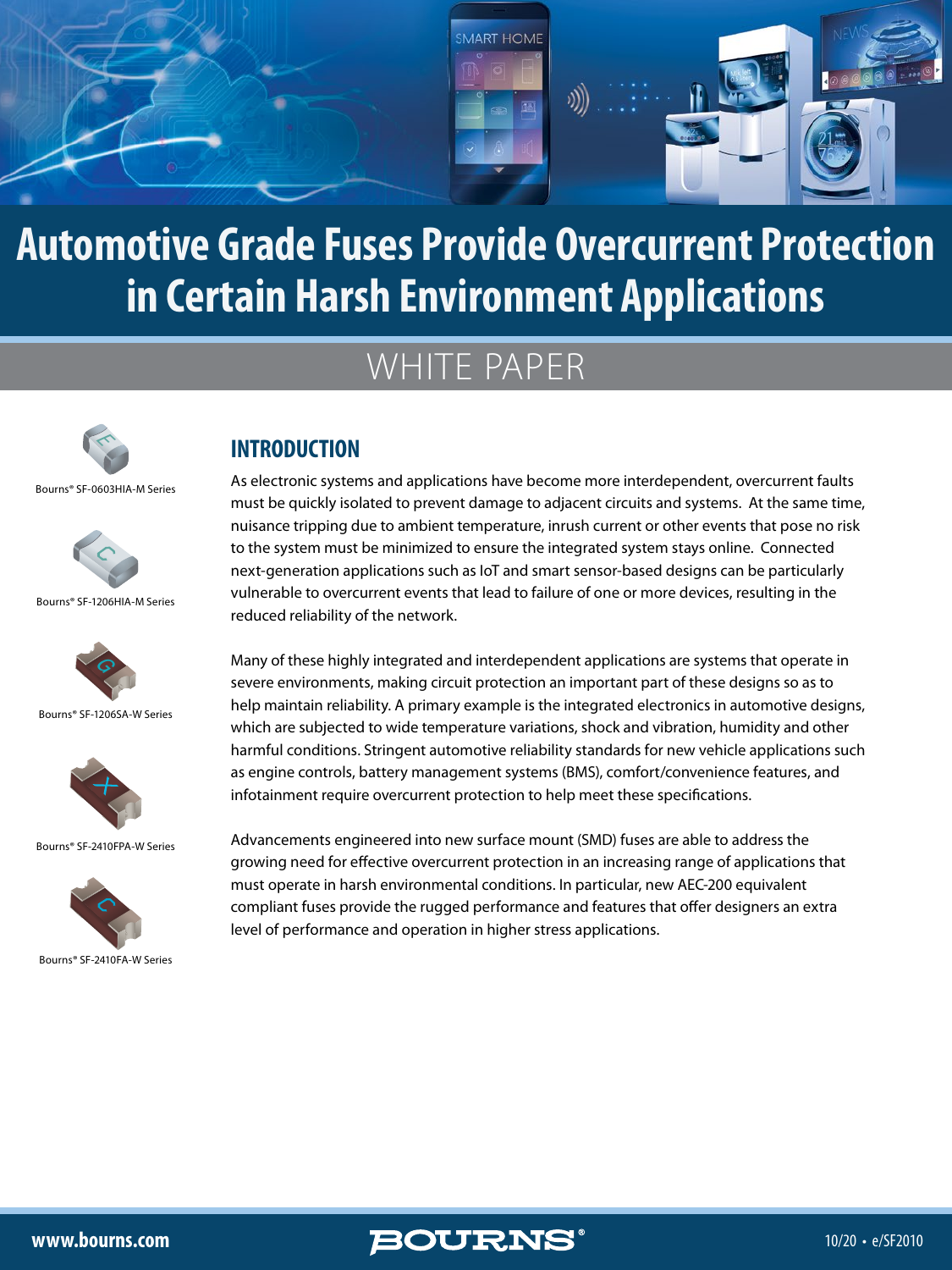



Bourns® SF-0603HIA-M Series



Bourns® SF-1206HIA-M Series



Bourns® SF-1206SA-W Series



Bourns® SF-2410FPA-W Series



Bourns® SF-2410FA-W Series

#### **WHERE AUTOMOTIVE GRADE FUSES MAKE A DIFFERENCE**

Automotive designs have more embedded electronics than ever before. Along with the rapid growth predicted in the electric vehicle (EV) market, circuit protection solutions must advance to meet a growing list of dynamic design requirements. According to research firm Research and Markets, the global hybrid and electric vehicle fuse market will grow at a CAGR of over 23 percent from 2018-2022. One major factor that is influencing this market growth is the increasing number of electronic components used in hybrid and electric vehicles, and the corresponding increase in the number of potential fault conditions. As electrification in the automotive sector continues to rise, so will the need for high reliability automotive grade fuses.

The increase in possible fault conditions in today's more electrified automotive applications has prompted designers of high energy storage systems to look for circuit protection components that are able to protect multiple elements of the design. Within the BMS, overcurrent protection is necessary for the main control power input, slave control monitor lines and cell balance lines as well as in the battery module and connection board.

Many designs rely on resettable devices for overcurrent threats caused by a transitory fault condition. To protect against fault currents that can cause serious circuit or system damage, non-resettable fuses are an excellent choice. The trend to make all embedded electronics smaller while adding more features has led to an increased demand for space-saving SMD fuses that can be easily mounted to a PCB.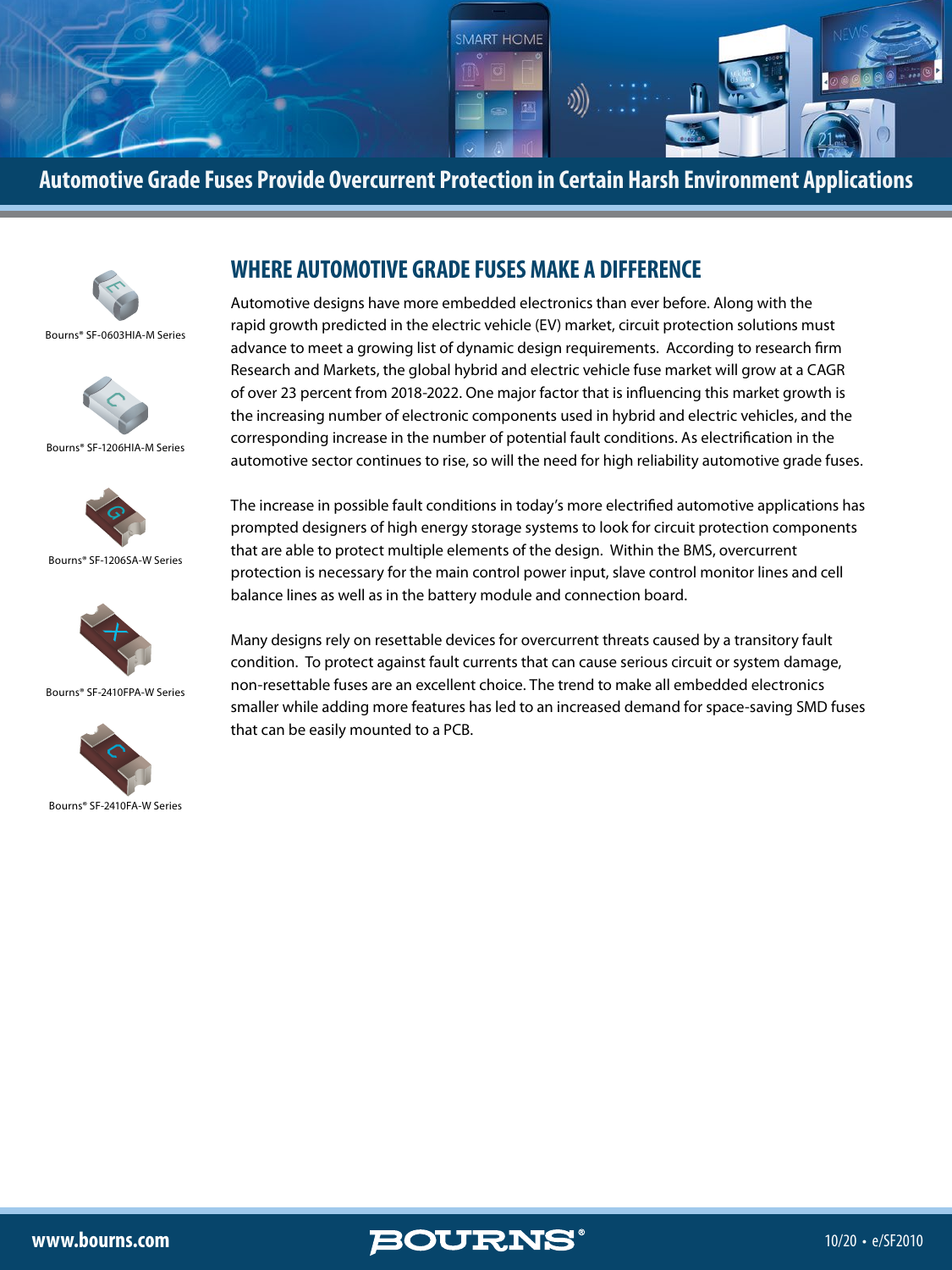



Bourns® SF-0603HIA-M Series



Bourns® SF-1206HIA-M Series



Bourns® SF-1206SA-W Series



Bourns® SF-2410FPA-W Series



Bourns® SF-2410FA-W Series

#### **PROTECTION BY DESIGN**

Fuses such as Bourns® SinglFuse™ SMD fuses work to protect a load based on the current flowing through the fuse. The fuse will trip when its rated parameters are exceeded. As a single blow fuse, Bourns® SinglFuse™ SMD fuses become a true open circuit when the device trips, allowing no current to flow through to downstream components on the other side of the surge.

The SinglFuse™ SF-0603HIA-M and SF-1206HIA-M model families were developed using Bourns' advanced multilayer ceramic design that enables enhanced voltage and current handling capabilities. Offered in small 0603 and 1206 package sizes, these models feature high inrush current withstand capabilities and time-lag fusing speeds.

To reliably withstand a surge within the device's rated specifications, the construction of an SMD fuse is important. Utilizing Bourns' innovative PCB wire core and ceramic multilayer designs, the latest AEC-200 equivalent compliant model families deliver enhanced voltage and current handling capabilities, with more precise hot spot control along the fuse element. They also provide improved arcing suppression and inrush current withstand capability, and superior structural integrity when blown compared to traditional ceramic tube fuse designs. Furthermore, their precision fusing characteristics also permit easy customization, allowing designers to meet application-specific fusing requirements.

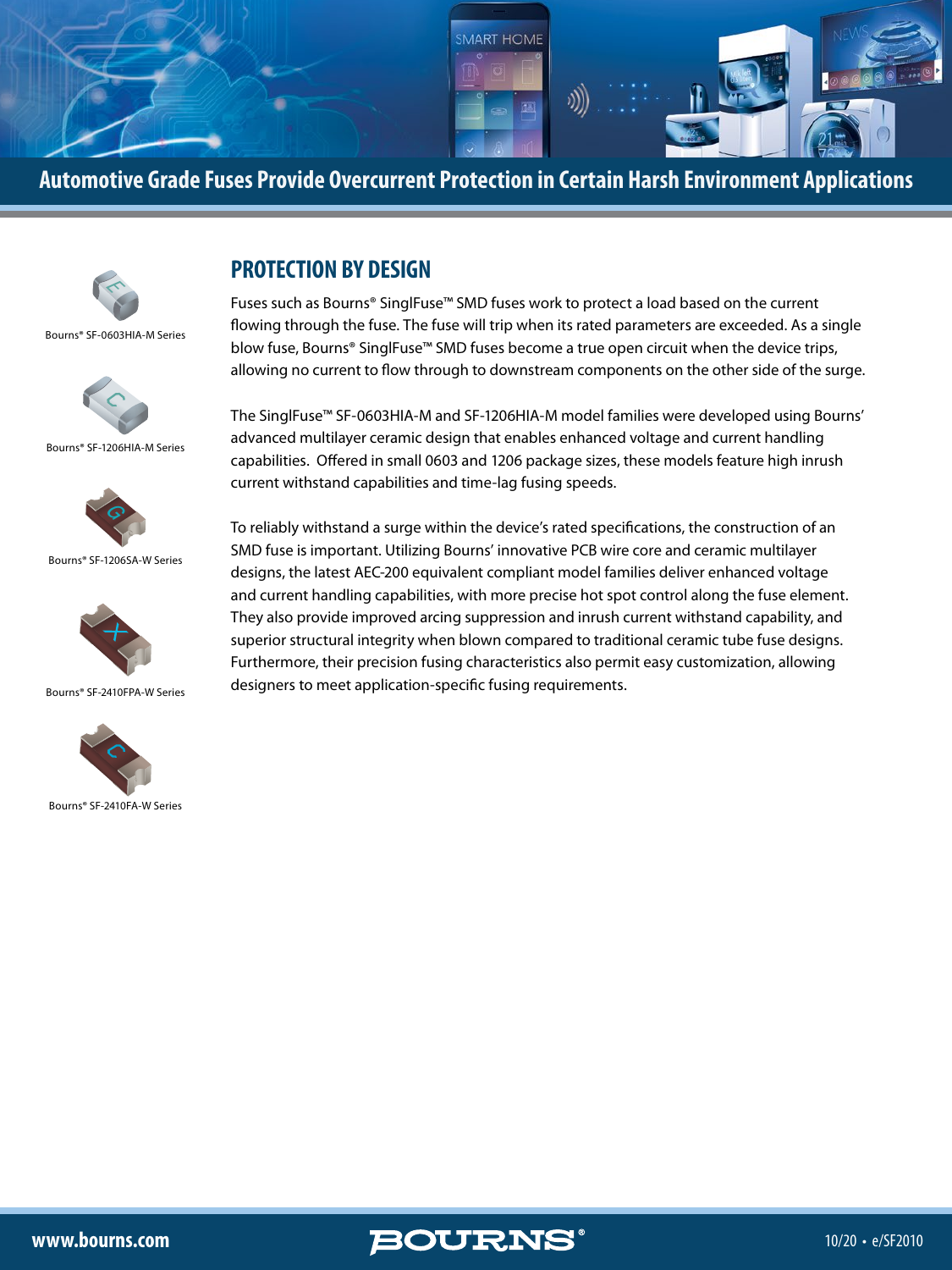



Bourns® SF-0603HIA-M Series



Bourns® SF-1206HIA-M Series



Bourns® SF-1206SA-W Series



Bourns® SF-2410FPA-W Series



Bourns® SF-2410FA-W Series

#### **SELECTING THE RIGHT FUSE**

Since it is common for automotive applications to experience start-up pulses, designers typically specify fuses for automotive designs based on their inrush current withstand requirements. Most designs require fuses with enhanced inrush withstand capabilities so the fuses can weather inrush conditions without nuisance tripping and still protect against unwanted sustained overcurrent conditions. It is also important to consider the expected duration of a condition when specifying the fuse type.

When selecting an automotive grade fuse, current and voltage ratings and fusing speed are also important considerations. Bourns' automotive grade SMD fuse portfolio currently offers rated currents from 0.5 A to 20 A, with a wide range of rated voltages from 24 V to 250 V. Available package sizes currently range from EIA 2410 down to 0603, with models available in four different fusing speed options including fast acting, fast acting precision, slow blow, and high inrush withstand.

It is important not to use a slow-blow fuse as a replacement where a fast acting fuse was specified since a slow blow fuse may not open fast enough to protect sensitive electronics from an overcurrent condition.

Product safety standards such as UL now require overcurrent protection for battery-powered instruments, their associated chargers and power supplies.Providing secondary overcurrent protection, SinglFuse™ SMD fuses offer numerous advantages to many consumer electronics products.

New Bourns® SinglFuse™ models are AEC-200 equivalent compliant making them ideal protection solutions for certain harsh environment applications. The five new model families are fully compliant with Bourns' internal AEC-Q200 equivalent test procedures to help ensure rugged performance in a broad variety of high stress applications.

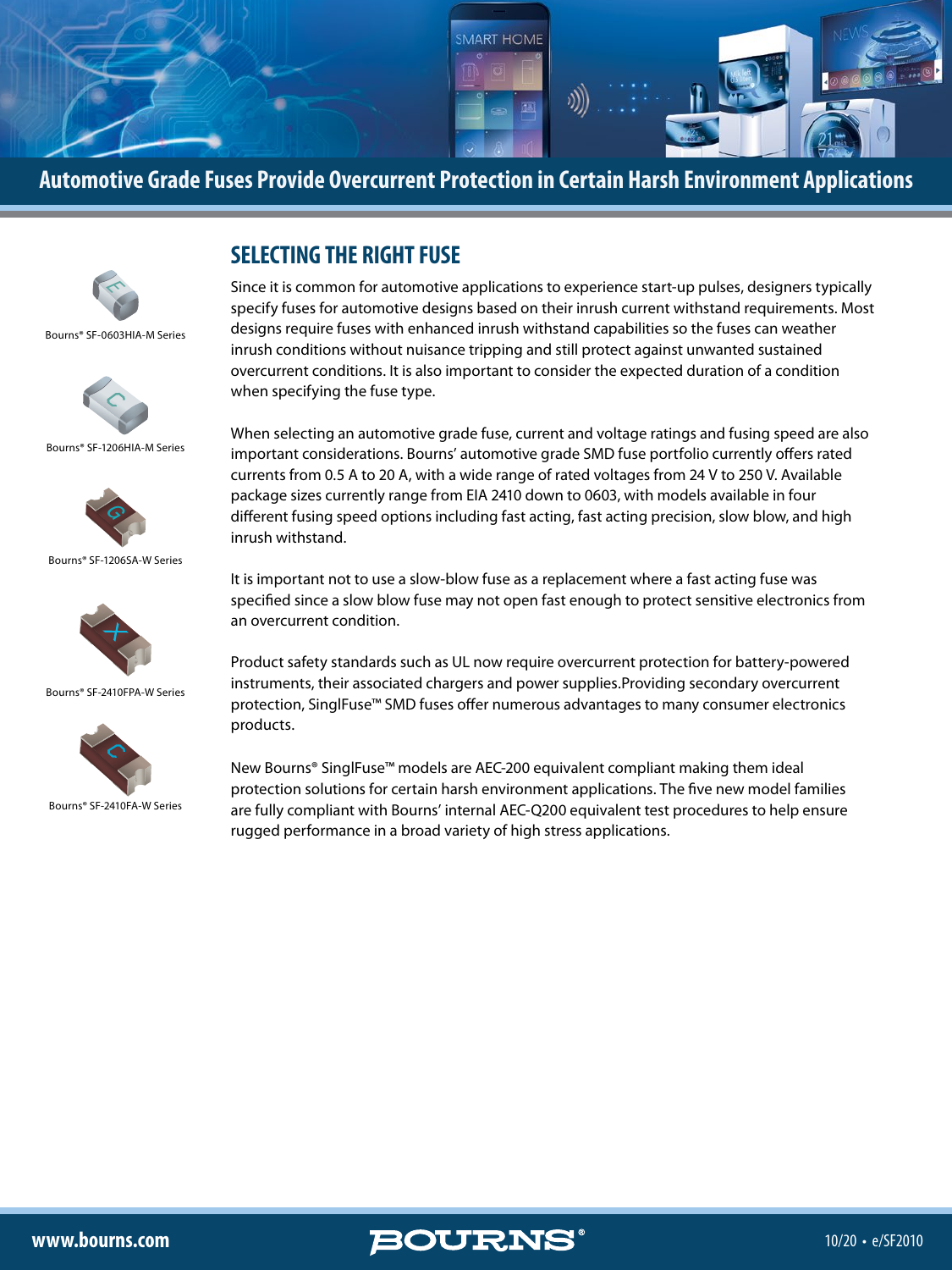



Bourns® SF-0603HIA-M Series



Bourns® SF-1206HIA-M Series



Bourns® SF-1206SA-W Series



Bourns® SF-2410FPA-W Series



Bourns® SF-2410FA-W Series

#### **WHAT IT MEANS TO BE AUTOMOTIVE GRADE**

Designed and developed to meet certain criteria, Bourns automotive grade standard components are manufactured in facilities that are fully certified to IATF 16949. They also must have been tested and qualified using the AEC-Q product validation standard for passive components and presented to the customer for selection and approval using PPAP.

• Compliance with the latest applicable AEC-Q200, AEC-Q101 or AEC-Q102 product validation standard or its equivalent as determined by Bourns.

 Note: Testing for AEC-Q200 compliance for one-time SMD fuses is still in standards development. However, Bourns has developed what Bourns believes is an equivalent test procedure for its fuse products to meet the strict automotive design specifications.

- New product and new process development meets or exceeds the requirements established in the latest AIAG revision of the Advanced Product Quality Planning (APQP) process. Bourns' design review process may be used if the Bourns quality and design engineering teams have established that the Bourns® standard component meets or exceeds the requirements of the APQP process.
- The manufacturing facility(ies) has a VDA 6.3 process audit score greater than 80 % with no downgrades.
- The manufacturing site must be certified to IATF 16949.

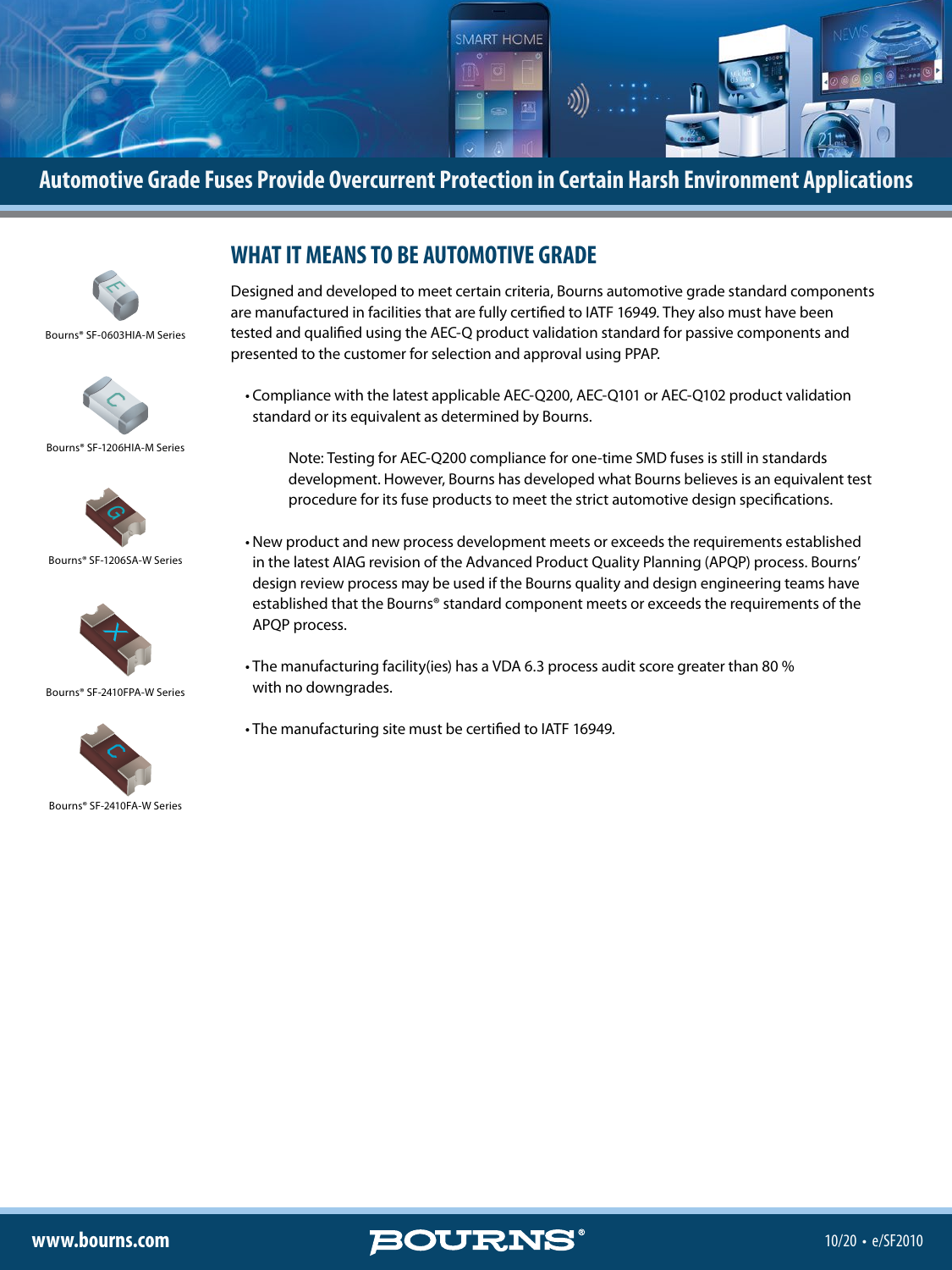



Bourns® SF-0603HIA-M Series

#### **APPLICATION EXAMPLES**

The following application examples illustrate how designers can employ Bourns® SinglFuse™ SMD fuses with various voltage and current ratings and fusing speeds to meet specific protection requirements.



#### **USB I/O Ports**

Bourns® SF-1206HIA-M Series



Bourns® SF-1206SA-W Series



Bourns® SF-2410FPA-W Series



Bourns® SF-2410FA-W Series

Designed to offer optimized voltage and current ratings for automotive systems that utilize DC/ DC converters such as 48 V - 12 V, specific Bourns® SinglFuse™ models provide the necessary fusing speeds to support USB I/O port protection.



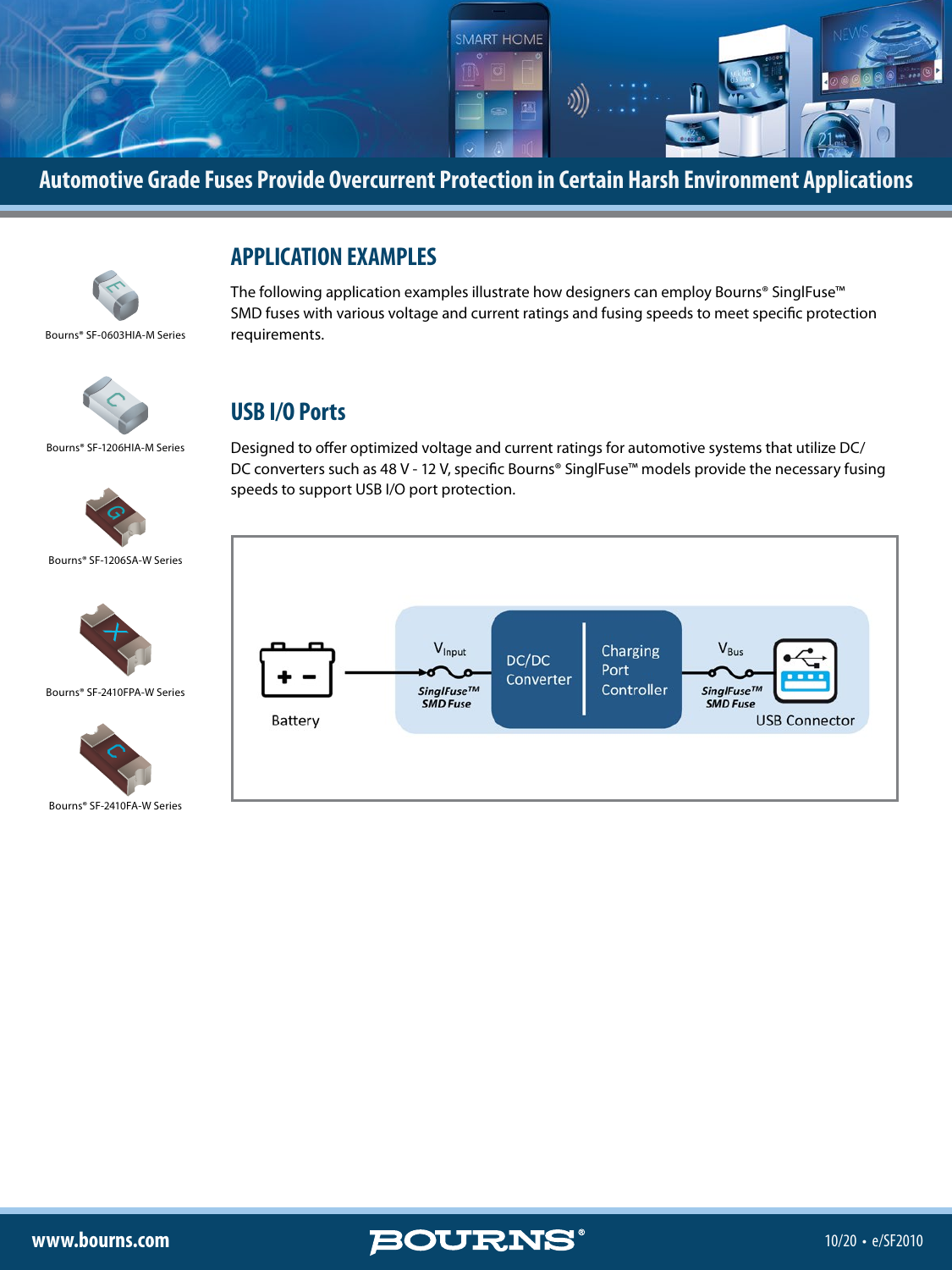

overcurrent protection between the power grid and the DC-DC converter.

For On-Board Charger (OBC) applications, a SinglFuse™ SMD fuse can be used as primary

### **APPLICATION EXAMPLES (Continued)**

#### **On-Board Chargers**

Bourns® SF-0603HIA-M Series

 $\prec$ 



Bourns® SF-1206HIA-M Series



Bourns® SF-1206SA-W Series



Bourns® SF-2410FPA-W Series



Bourns® SF-2410FA-W Series



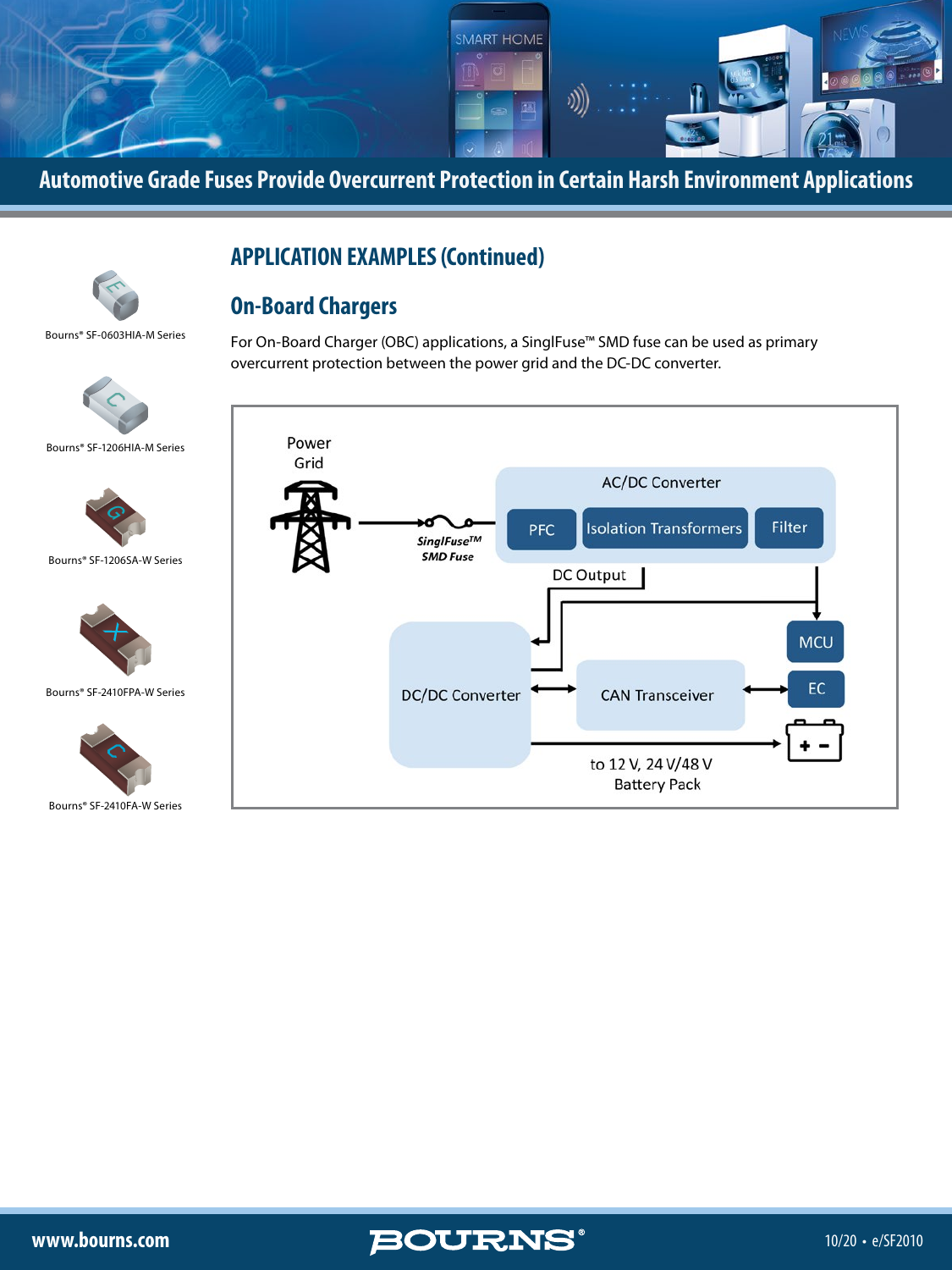

**Automotive Grade Fuses Provide Overcurrent Protection in Certain Harsh Environment Applications**

#### **APPLICATION EXAMPLES (Continued)**

#### **Battery Management Systems (BMS)**

Bourns® SF-0603HIA-M Series

 $\prec$ 



Bourns® SF-1206HIA-M Series



Bourns® SF-1206SA-W Series



Bourns® SF-2410FPA-W Series



Bourns® SF-2410FA-W Series

 In Battery management systems, designers can utilize SinglFuse™ SMD fuses as both primary overcurrent protection on the BMS controller board and for battery cell overcurrent protection.



Bourns recommends that designers test all components, including SinglFuse™ SMD fuses and other overcurrent protection devices, for suitable performance in the designer's specific application.